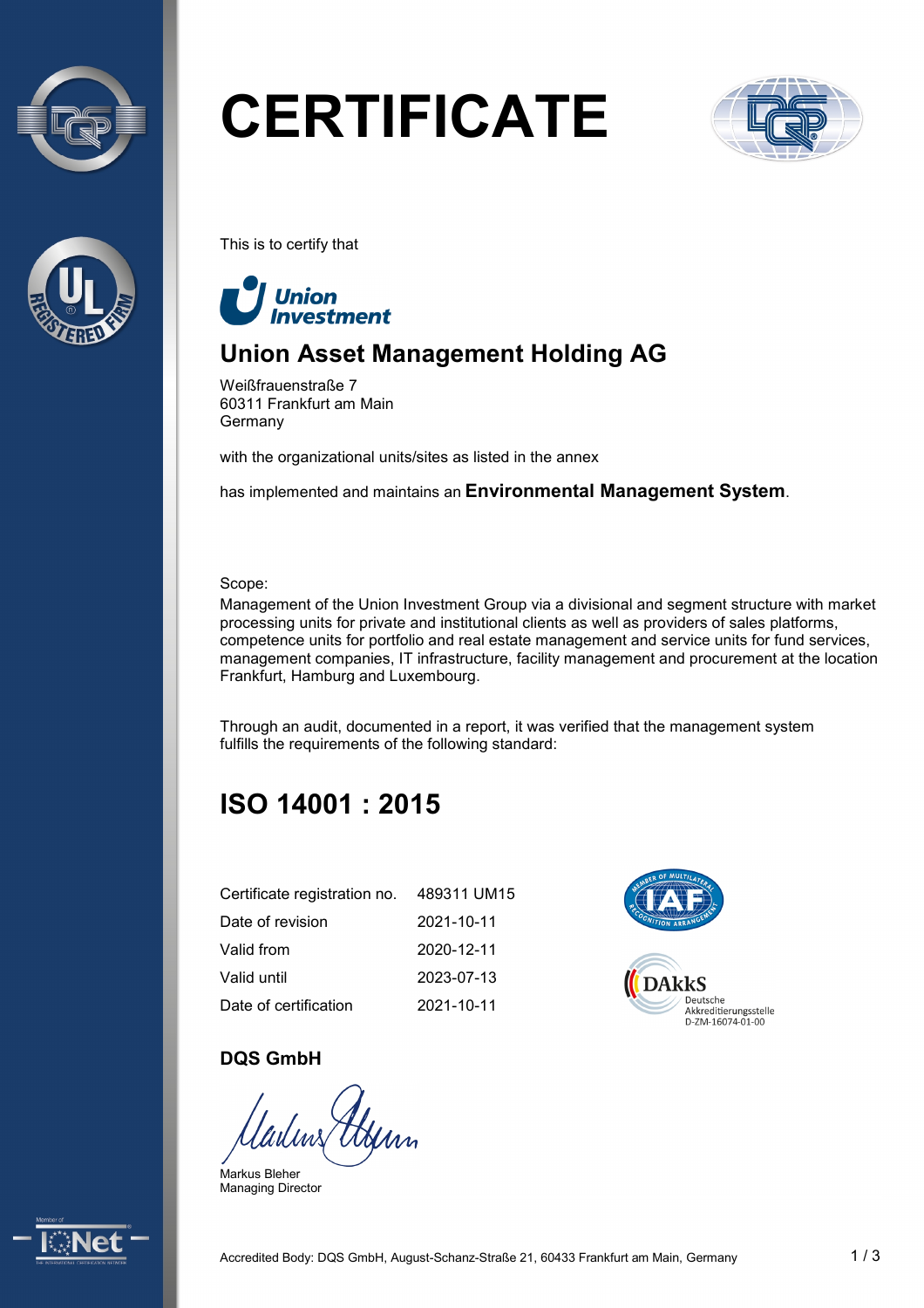



#### **Annex to certificate Registration No. 489311 UM15**

## **Union Asset Management Holding AG**

Weißfrauenstraße 7 60311 Frankfurt am Main Germany

**Location Scope**

**493719 Union Investment Institutional Property GmbH Valentinskamp 70 20355 Hamburg Germany**

Asset Management Real Estate Institutional Clients; inception & management of open real estate funds for institutional clients; inception & management of special real estate funds for institutional clients; Service-KVG for externally managed real estate / real estate fund products.

**494507 Union Investment Real Estate GmbH Valentinskamp 70 20355 Hamburg Germany**

Asset Management Real Estate Retail; circulation & management of open-ended real estate funds for private clients; execution of real estate transactions; Real estate management and control of all service providers; Project development/Refurbishments.

**494508 Union Service-Gesellschaft mbH Weißfrauenstraße 7 60311 Frankfurt am Main Germany**

Fund administration service for the German capital management companies of the Union Investment Group and non-Group customers as well as partial services for the Luxemburgbased capital management company Union Investment Luxembourg S.A. and Attrax Financial Services S.A.

**493718 Union IT-Services GmbH Weißfrauenstraße 7 60311 Frankfurt am Main Germany**

IT-support and consultancy of the departments; management of IT-service providers; purchasing and contract management; project and projectportfoliomanagement.

**493717 Union Investment Service Bank AG Weißfrauenstraße 7 60311 Frankfurt am Main Germany**

Central service provider of the Union Investment Group for the investment deposit business in Germany.



This annex (edition: 2021-10-11) is only valid in connection with the above-mentioned certificate. 2 / 3